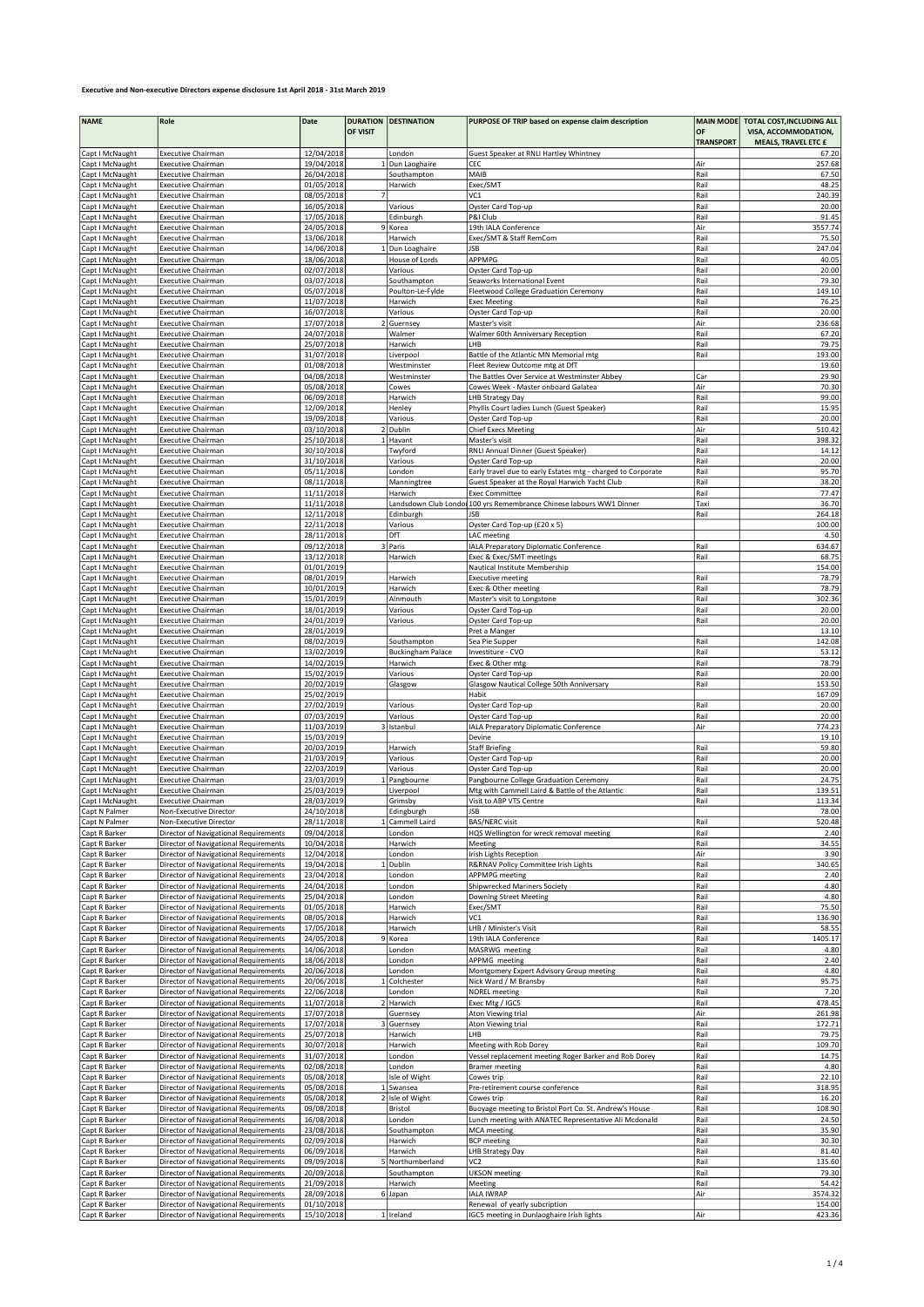| <b>NAME</b>                    | Role                                                                           | Date                     |                | <b>DURATION DESTINATION</b> | PURPOSE OF TRIP based on expense claim description                           | <b>MAIN MODE</b> | TOTAL COST, INCLUDING ALL |
|--------------------------------|--------------------------------------------------------------------------------|--------------------------|----------------|-----------------------------|------------------------------------------------------------------------------|------------------|---------------------------|
|                                |                                                                                |                          | OF VISIT       |                             |                                                                              | OF               | VISA, ACCOMMODATION,      |
|                                |                                                                                |                          |                |                             |                                                                              | <b>TRANSPORT</b> | MEALS, TRAVEL ETC £       |
| Capt R Barker                  | Director of Navigational Requirements                                          | 20/10/2018               |                | 6 France                    | <b>IALA ARM</b>                                                              | Air              | 1488.20                   |
| Capt R Barker                  | Director of Navigational Requirements                                          | 29/10/2018               |                | 2 Madrid                    | <b>EMRF</b> meeting                                                          | Air              | 717.94                    |
| Capt R Barker<br>Capt R Barker | Director of Navigational Requirements<br>Director of Navigational Requirements | 29/10/2018<br>11/11/2018 |                | London<br>Harwich           | Maritime Technology Meeting at Westminster<br><b>Exec Committee</b>          | Rail<br>Rail     | 2.80<br>77.47             |
| Capt R Barker                  | Director of Navigational Requirements                                          | 30/11/2018               |                | Various                     | Oyster card top up                                                           | Rail             | 19.20                     |
| Capt R Barker                  | Director of Navigational Requirements                                          | 03/12/2018               |                | London                      | Meetings                                                                     | Rail             | 14.20                     |
| Capt R Barker                  | Director of Navigational Requirements                                          | 10/12/2018               |                | Harwich                     | Mobile AtoN Flash Character Trial / IGC5 Grad Review                         | Rail             | 386.61                    |
| Capt R Barker                  | Director of Navigational Requirements                                          | 13/12/2018               |                | Harwich                     | Exec & Exec/SMT meetings                                                     | Rail             | 31.20                     |
| Capt R Barker                  | Director of Navigational Requirements                                          | 05/01/2019               |                | N/A                         | DISCOUNT FOR TRAVEL PURCHASES SENIOR                                         |                  | 30.00                     |
| Capt R Barker                  | Director of Navigational Requirements                                          | 15/01/2019               |                | <b>DUBLIN</b>               | FOR THE IGC FORUM                                                            | Rail             | 148.40                    |
| Capt R Barker                  | Director of Navigational Requirements                                          | 16/01/2019               |                | Southampton                 | Meeting with SOSREP's                                                        | Rail             | 48.77                     |
| Capt R Barker                  | Director of Navigational Requirements                                          | 31/01/2019               |                | LONDON                      | <b>OYSTER CARD For January meetings</b>                                      | Rail             | 9.60                      |
| Capt R Barker                  | Director of Navigational Requirements                                          | 04/02/2019               |                | GRAVESEND                   | Meeting with RB and Trevor Harris AT /PLA                                    | Rail             | 491.98                    |
| Capt R Barker                  | Director of Navigational Requirements                                          | 07/02/2019               |                | <b>DUBLIN AIRPORT</b>       | Irish lights IGC Forum & RNav Policy group meeting shared with -             | Air              | 353.08                    |
| Capt R Barker                  | Director of Navigational Requirements                                          | 14/02/2019               |                | Harwich                     | Roger Barker Sharon Wheatley Alan Grant Lorraine Maloney<br>Exec & Other mtg | Rail             | 78.79                     |
| Capt R Barker                  | Director of Navigational Requirements                                          | 27/02/2019               |                | SANDWICH                    | <b>Windfarm Meeting</b>                                                      | Rail             | 50.29                     |
| Capt R Barker                  | Director of Navigational Requirements                                          | 28/02/2019               |                | London                      | <b>OYSTER CARD For February meetings</b>                                     | Rail             | 15.20                     |
| Capt R Barker                  | Director of Navigational Requirements                                          | 06/03/2019               |                | Taunton                     | Meeting for UKHO -MCA-GLA                                                    | Rail             | 689.49                    |
| Capt R Barker                  | Director of Navigational Requirements                                          | 11/03/2019               |                | Istanbul                    | IALA Preparatory Diplomatic Conference                                       |                  | 89.00                     |
| Capt R Barker                  | Director of Navigational Requirements                                          | 20/03/2019               |                | Harwich                     | <b>Staff Briefing</b>                                                        | Rail             | 59.80                     |
| Capt R Barker                  | Director of Navigational Requirements                                          | 28/03/2019               |                | Grimsby                     | Visit to ABP VTS Centre                                                      | Rail             | 191.69                    |
| Cmdr R Dorey                   | Director of Operations                                                         | 12/04/2018               |                | London                      | <b>IMAREST Visit / Evening Function</b>                                      | Rail             | 105.89                    |
| Cmdr R Dorey                   | Director of Operations                                                         | 16/04/2018               |                | London                      | Meetings                                                                     | Rail             | 57.40                     |
| Cmdr R Dorey                   | Director of Operations                                                         | 17/04/2018               |                | London                      | <b>Examiners Committee</b>                                                   | Rail             | 125.40                    |
| Cmdr R Dorey                   | Director of Operations                                                         | 19/04/2018               |                | Dun Laoghaire               | CEC                                                                          | Air/Car          | 258.85                    |
| Cmdr R Dorey                   | Director of Operations                                                         | 25/04/2018               |                | London                      | <b>Executive Committee</b>                                                   | Rail             | 112.20                    |
| Cmdr R Dorey<br>Cmdr R Dorey   | Director of Operations<br>Director of Operations                               | 26/04/2018<br>08/05/2018 | $\overline{7}$ | London                      | <b>YB Interviews</b><br>VC                                                   | Rail<br>Car      | 58.53<br>92.79            |
| Cmdr R Dorey                   | Director of Operations                                                         | 15/05/2018               |                | 1 London                    | Working in London                                                            | Rail             | 67.58                     |
| Cmdr R Dorey                   | Director of Operations                                                         | 16/05/2018               |                | Harwich                     | Meeting with NEDs                                                            | Rail             | 55.70                     |
| Cmdr R Dorey                   | Director of Operations                                                         | 21/05/2018               |                | 1 London                    | <b>Executive Committee</b>                                                   | Rail             | 141.40                    |
| Cmdr R Dorey                   | Director of Operations                                                         | 23/05/2018               |                | 1 Brighton                  | Guest Speaker at The Keep                                                    | Rail             | 332.39                    |
| Cmdr R Dorey                   | Director of Operations                                                         | 24/05/2018               |                | London                      | <b>RUSI Conference</b>                                                       | Rail             | 70.20                     |
| Cmdr R Dorey                   | Director of Operations                                                         | 26/05/2018               |                | 6 Korea                     | 19th IALA Conference                                                         | Car              | 1229.38                   |
| Cmdr R Dorey                   | Director of Operations                                                         | 05/06/2018               |                | 1 London                    | <b>YB Evening</b>                                                            | Rail             | 190.74                    |
| Cmdr R Dorey                   | Director of Operations                                                         | 06/06/2018               |                | 1 London                    | TrinityTide                                                                  | Rail             | 69.45                     |
| Cmdr R Dorey                   | Director of Operations                                                         | 12/06/2018               |                | London                      | <b>Examiners Committee</b>                                                   | Rail             | 100.72                    |
| Cmdr R Dorey                   | Director of Operations                                                         | 14/06/2018               |                | London                      | <b>Buckingham Palace Meeting</b>                                             | Rail             | 78.24                     |
| Cmdr R Dorey                   | Director of Operations                                                         | 18/06/2018               |                | London                      | Working in London                                                            | Rail             | 36.00                     |
| Cmdr R Dorey                   | Director of Operations                                                         | 19/06/2018               |                | London                      | Working in London                                                            | Rail             | 80.58<br>57.79            |
| Cmdr R Dorey<br>Cmdr R Dorey   | Director of Operations<br>Director of Operations                               | 21/06/2018<br>26/06/2018 |                | London<br>2 Guernsey        | Meetings<br>Site visits                                                      | Rail<br>Air      | 660.15                    |
| Cmdr R Dorey                   | Director of Operations                                                         | 03/07/2018               | $1\vert$       | London                      | London Meetings                                                              | Rail             | 66.54                     |
| Cmdr R Dorey                   | Director of Operations                                                         | 04/07/2018               |                | London                      | Working in London                                                            | Rail             | 39.95                     |
| Cmdr R Dorey                   | Director of Operations                                                         | 05/07/2018               |                | Southampton                 | Southampton Boat Show                                                        | Rail             | $-39.12$                  |
| Cmdr R Dorey                   | Director of Operations                                                         | 09/07/2018               |                | Gosport                     | Gosport Sub Race                                                             | Rail             | 156.44                    |
| Cmdr R Dorey                   | Director of Operations                                                         | 10/07/2018               |                | London                      | Working in London                                                            | Rail             | 97.22                     |
| Cmdr R Dorey                   | Director of Operations                                                         | 12/07/2018               |                | Harwich                     | <b>IGC5</b> meetings                                                         | Rail             | 250.74                    |
| Cmdr R Dorey                   | Director of Operations                                                         | 16/07/2018               |                | Cowes                       | Operational visit                                                            | Rail             | 233.70                    |
| Cmdr R Dorey                   | Director of Operations                                                         | 17/07/2018               |                | 3 Guernsey                  | Master's visit                                                               | Air              | 335.16                    |
| Cmdr R Dorey                   | Director of Operations                                                         | 23/07/2018               |                | London                      | <b>BCP Workshop</b>                                                          | Rail             | 64.40                     |
| Cmdr R Dorey                   | Director of Operations                                                         | 28/07/2018               |                | 1 Southampton               | Event - parade                                                               | Rail             | 135.00                    |
| Cmdr R Dorey                   | Director of Operations                                                         | 31/07/2018               |                | 1 London                    | <b>London Meetings</b>                                                       | Rail             | 91.27                     |
| Cmdr R Dorey<br>Cmdr R Dorey   | Director of Operations                                                         | 01/08/2018<br>02/08/2018 |                | London<br>London            | <b>Fleet Review Meeting</b><br><b>Braemar Meeting</b>                        | Rail<br>Rail     | 85.73<br>69.10            |
| Cmdr R Dorey                   | Director of Operations<br>Director of Operations                               | 04/08/2018               | 3              | Cowes                       | Cowes Week                                                                   | Air              | 396.78                    |
| Cmdr R Dorey                   | Director of Operations                                                         | 04/09/2018               |                | London                      | <b>Executive Committee Meeting</b>                                           | Rail             | 84.15                     |
| Cmdr R Dorey                   | Director of Operations                                                         | 05/09/2018               |                | London                      | Working in London                                                            | Rail             | 70.17                     |
| Cmdr R Dorey                   | Director of Operations                                                         | 05/09/2018               |                | London                      | Merchant Navy Day Commemorative Serice                                       | Rail             | 28.40                     |
| Cmdr R Dorey                   | Director of Operations                                                         | 05/09/2018               |                | 2 Swindon                   | Engineer & Ops Annual Meeting                                                | Rail             | 128.25                    |
| Cmdr R Dorey                   | Director of Operations                                                         | 10/09/2018               |                | 3 London / Newcastle        | Visiting Committee Phase 2                                                   | Rail             | 288.35                    |
| Cmdr R Dorey                   | Director of Operations                                                         | 17/09/2018               |                | London                      | London Meetings                                                              | Rail             | 70.35                     |
| Cmdr R Dorey                   | Director of Operations                                                         | 18/09/2018               |                | London                      | <b>London Meetings</b>                                                       | Rail             | 55.10                     |
| Cmdr R Dorey                   | Director of Operations                                                         | 19/09/2018               |                | 1 Portsmouth                | Maritime Trade Dinner                                                        | Car              | 128.90                    |
| Cmdr R Dorey                   | Director of Operations                                                         | 27/09/2018               |                | London                      | <b>LHB Meeting</b>                                                           | Rail             | 159.69                    |
| Cmdr R Dorey                   | Director of Operations                                                         | 01/10/2018               |                | 1 Moreton-on-Marsh          | <b>IMarEST</b> meeting<br><b>TSL Annual AGM</b>                              |                  | 275.00                    |
| Cmdr R Dorey<br>Cmdr R Dorey   | Director of Operations<br>Director of Operations                               | 05/10/2018<br>09/10/2018 |                | London                      | Corporate Board                                                              | Rail             | 94.00<br>113.92           |
| Cmdr R Dorey                   | Director of Operations                                                         | 10/10/2018               |                | London                      | National Seafarers Service                                                   | Rail             | 285.18                    |
| Cmdr R Dorey                   | Director of Operations                                                         | 15/10/2018               |                | Dublin                      | IGC 5                                                                        | Air              | 369.36                    |
| Cmdr R Dorey                   | Director of Operations                                                         | 29/10/2018               |                |                             | unknown rail                                                                 | Rail             | 49.40                     |
| Cmdr R Dorey                   | Director of Operations                                                         | 01/11/2018               |                | London/Manchester           | London Meetings then onto Icheme Awards                                      | Rail             | 335.14                    |
| Cmdr R Dorey                   | Director of Operations                                                         | 02/11/2018               |                | London                      | Civic Lunch                                                                  |                  | 6.74                      |
| Cmdr R Dorey                   | Director of Operations                                                         | 06/11/2018               |                | London                      | Audit Workship / Visitors Centre Seminar                                     | Air              | 108.92                    |
| Cmdr R Dorey                   | Director of Operations                                                         | 07/11/2018               |                | London                      | <b>Executive Committee Meeting</b>                                           | Air              | 108.92                    |
| Cmdr R Dorey                   | Director of Operations                                                         | 09/11/2018               |                | London                      | London meetings                                                              | Air              | 97.77                     |
| Cmdr R Dorey                   | Director of Operations                                                         | 12/11/2018               |                | London                      | <b>LAC Meeting</b>                                                           | Air              | 54.19                     |
| Cmdr R Dorey<br>Cmdr R Dorey   | Director of Operations<br>Director of Operations                               | 15/11/2018<br>20/11/2018 |                | London<br>London            | <b>LHB Meeting</b><br>Royal Court                                            | Air<br>Air       | 104.60<br>131.69          |
| Cmdr R Dorey                   | Director of Operations                                                         | 21/11/2018               |                | London                      | <b>Vessel Meeting</b>                                                        |                  | 38.68                     |
| Cmdr R Dorey                   | Director of Operations                                                         | 22/11/2018               |                | London                      | <b>IMArEST Event</b>                                                         | Rail             | 11.90                     |
| Cmdr R Dorey                   | Director of Operations                                                         | 23/11/2018               |                | Bristol                     | <b>IMArEST Event</b>                                                         | Rail             | 341.08                    |
| Cmdr R Dorey                   | Director of Operations                                                         | 25/11/2018               |                | London                      | London office                                                                | Rail             | 51.00                     |
| Cmdr R Dorey                   | Director of Operations                                                         | 26/11/2018               |                | Swansea                     |                                                                              |                  | 14.59                     |
| Cmdr R Dorey                   | Director of Operations                                                         | 28/11/2018               |                | Liverpool                   | Cammel Laird                                                                 |                  | 25.20                     |
| Cmdr R Dorey                   | Director of Operations                                                         | 02/12/2018               |                | Paris                       | <b>IALA</b>                                                                  | Rail             | 1755.71                   |
| Cmdr R Dorey                   | Director of Operations                                                         | 11/12/2018               |                | London                      | London office                                                                | Rail             | 116.20                    |
| Cmdr R Dorey                   | Director of Operations                                                         | 17/12/2018               |                | London                      | London office                                                                | Rail             | 128.68                    |
| Cmdr R Dorey                   | Director of Operations                                                         | 18/12/2018               |                | London                      | London office                                                                | Rail             | 63.20                     |
| Cmdr R Dorey<br>Cmdr R Dorey   | Director of Operations                                                         | 08/01/2019<br>13/01/2019 |                | 1 London                    | Accommodation for RD/RC for YB Evening Meal                                  | Rail<br>Rail     | 166.00<br>23.67           |
| Cmdr R Dorey                   | Director of Operations<br>Director of Operations                               | 14/01/2019               |                | London<br>London            | London Meetings<br>Working Lunch with external contractors                   | Rail             | 109.76                    |
| Cmdr R Dorey                   | Director of Operations                                                         | 15/01/2019               |                | London                      | Underground; London Meeting                                                  | Rail             | 8.30                      |
| Cmdr R Dorey                   | Director of Operations                                                         | 15/01/2019               |                | Alnmouth                    | Master's visit to Longstone                                                  | Rail             | 454.71                    |
| Cmdr R Dorey                   | Director of Operations                                                         | 16/01/2019               |                | Seahouse                    | Return Journey from Longstones; Fuel                                         |                  | 41.98                     |
| Cmdr R Dorey                   | Director of Operations                                                         | 21/01/2019               |                | London                      | London Meetings                                                              | Rail             | 38.40                     |
| Cmdr R Dorey                   | Director of Operations                                                         | 22/01/2019               |                | London                      | London Meetings                                                              | Rail             | 63.20                     |
| Cmdr R Dorey                   | Director of Operations                                                         | 23/01/2019               |                | London                      | London Meetings                                                              | Rail             | 75.40                     |
| Cmdr R Dorey                   | Director of Operations                                                         | 24/01/2019               |                | London                      | Budget Meetings with DM                                                      | Rail             | 11.70                     |
| Cmdr R Dorey                   | Director of Operations                                                         | 25/01/2019               |                | London                      | <b>London Meetings</b>                                                       | Rail             | 70.78                     |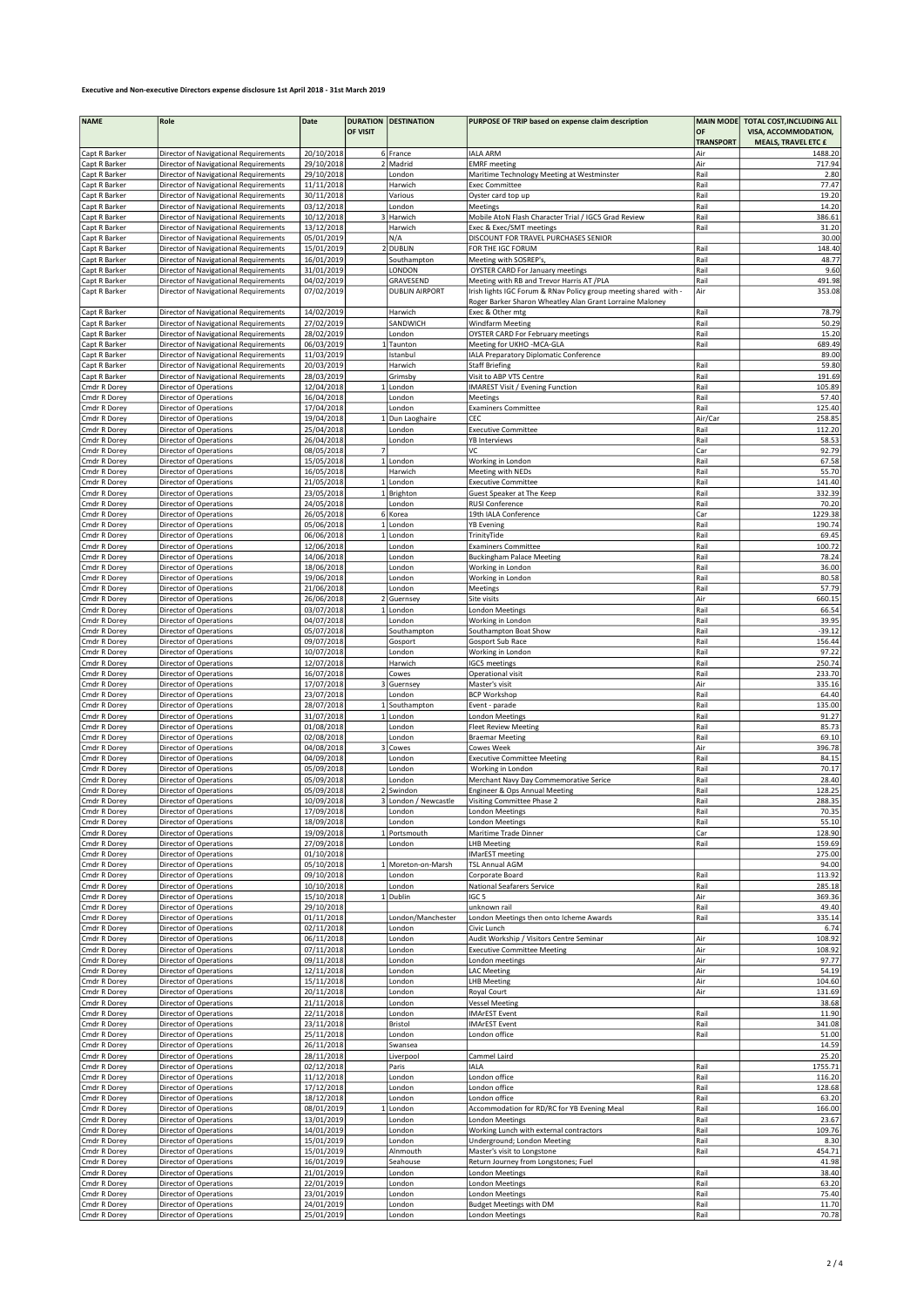| <b>NAME</b>           | Role                                                           | Date                     | <b>DURATION</b> | <b>DESTINATION</b>    | PURPOSE OF TRIP based on expense claim description                                       | <b>MAIN MODE</b> | TOTAL COST, INCLUDING ALL  |
|-----------------------|----------------------------------------------------------------|--------------------------|-----------------|-----------------------|------------------------------------------------------------------------------------------|------------------|----------------------------|
|                       |                                                                |                          | OF VISIT        |                       |                                                                                          | OF               | VISA, ACCOMMODATION,       |
|                       |                                                                |                          |                 |                       |                                                                                          | <b>TRANSPORT</b> | <b>MEALS, TRAVEL ETC £</b> |
| Cmdr R Dorey          | Director of Operations                                         | 29/01/2019               |                 | London                | LHB Meeting (on 30.1.2019)                                                               | Rail             | 52.98                      |
| Cmdr R Dorey          | Director of Operations                                         | 30/01/2019               |                 | London                | <b>LHB Meeting</b>                                                                       | Rail             | 5.00                       |
| Cmdr R Dorey          | Director of Operations                                         | 01/02/2019               |                 | Harwich               | Business Lunch with Trinity House/Harwich Haven Authority                                |                  | 79.75                      |
| Cmdr R Dorey          | Director of Operations                                         | 04/02/2019               |                 | London                | Budget meetings with DM & Exec Com                                                       | Rail             | 58.88                      |
| Cmdr R Dorey          | Director of Operations                                         | 08/02/2019               |                 | London                | London Meetings                                                                          | Rail             | 79.83                      |
| Cmdr R Dorey          | Director of Operations                                         | 11/02/2019               |                 | London                | <b>London Meetings</b>                                                                   | Rail             | 68.60                      |
| Cmdr R Dorey          | Director of Operations                                         | 12/02/2019               |                 | London                | <b>Board Meeting</b>                                                                     | Rail             | 63.02                      |
| Cmdr R Dorey          | Director of Operations                                         | 13/02/2019               |                 | London                | London Meetings                                                                          | Rail             | 13.10                      |
| Cmdr R Dorey          | Director of Operations                                         | 14/02/2019               |                 | London                | <b>Executive Committee Meeting</b>                                                       | Rail             | 62.10                      |
| Cmdr R Dorey          | Director of Operations                                         | 18/02/2019               |                 | London                | <b>London Meetings</b>                                                                   | Rail             | 27.40                      |
| Cmdr R Dorey          | Director of Operations                                         | 21/02/2019               |                 | London                | <b>London Meetings</b>                                                                   | Rail             | 52.98                      |
| Cmdr R Dorey          | Director of Operations                                         | 22/02/2019               |                 | London                | London Meetings                                                                          | Rail             | 9.80                       |
| Cmdr R Dorey          | Director of Operations                                         | 25/02/2019               |                 | London                | <b>London Meetings</b>                                                                   | Rail             | 120.90                     |
| Cmdr R Dorey          | Director of Operations                                         | 28/02/2019               |                 | London                | Patricia Meetig                                                                          | Rail             | 123.66                     |
| Cmdr R Dorey          | Director of Operations                                         | 03/03/2019               |                 | London                | For Executive Committee on 04.03.2019                                                    | Rail             | 32.46                      |
| Cmdr R Dorey          | Director of Operations                                         | 08/03/2019               |                 | London                | <b>London Meetings</b>                                                                   | Rail             | 67.68                      |
| Cmdr R Dorey          | Director of Operations                                         | 13/03/2019               |                 | London                | London Meetings                                                                          | Rail             | 38.40                      |
| Cmdr R Dorey          | <b>Director of Operations</b>                                  | 16/03/2019               |                 | London                | <b>London Meetings</b>                                                                   | Rail             | 23.37                      |
| Cmdr R Dorey          | Director of Operations                                         | 17/03/2019               |                 | London                | <b>London Meetings</b>                                                                   | Rail             | 111.76                     |
| Cmdr R Dorey          | Director of Operations                                         | 18/03/2019               |                 | London                | DfT Meetings; DfT Offices                                                                | Rail             | 21.56                      |
| Cmdr R Dorey          | Director of Operations                                         | 20/03/2019               |                 | London                | <b>Executive Committee Meeting</b>                                                       | Rail             | 52.98                      |
| Cmdr R Dorey          | Director of Operations                                         | 21/03/2019               |                 | London                | LHB / Remuneration Committee meeting                                                     | Rail             | 6.25                       |
|                       | Non-Executive Director                                         | 17/05/2018               |                 | Harwich               | Board meeting                                                                            | Car              | 233.50                     |
| D Ring                |                                                                |                          |                 |                       |                                                                                          | Air              | 807.40                     |
| D Ring                | Non-Executive Director                                         | 14/06/2018               |                 | Dun Loaghaire         | JSB                                                                                      |                  | 124.85                     |
| D Ring                | Non-Executive Director                                         | 05/07/2018               |                 | London                | Audit and Risk Committee                                                                 | Rail             |                            |
| D Ring                | Non-Executive Director                                         | 25/07/2018               |                 | Harwich               | <b>Board Meeting</b>                                                                     | Car              | 148.50                     |
| D Ring                | Non-Executive Director                                         | 06/09/2018               |                 | Harwich               | <b>Board Meeting</b>                                                                     | Car              | 151.00                     |
| D Ring                | Non-Executive Director                                         | 10/09/2018               |                 | Holy Island           | <b>Visiting Committee</b>                                                                | Car              | 420.65                     |
| D Ring                | Non-Executive Director                                         | 27/09/2018               |                 | London                | <b>Board Meeting</b>                                                                     | Car              | 81.50                      |
| D Ring                | Non-Executive Director                                         | 08/10/2018               |                 | Harwich               | <b>Board Meeting</b>                                                                     | Car              | 166.00                     |
| D Ring                | Non-Executive Director                                         | 12/11/2018               |                 | 1 Edinburgh           | JSB                                                                                      | Rail             | 457.08                     |
| D Ring                | Non-Executive Director                                         | 15/11/2018               |                 | London                | DfT update                                                                               | Rail             | 125.60                     |
| D Ring                | Non-Executive Director                                         | 20/11/2018               |                 | London                | Court lunch                                                                              | Rail             | 64.95                      |
| D Ring                | Non-Executive Director                                         | 28/11/2018               |                 | Liverpool             | <b>BAS/NERC</b> visit                                                                    | Rail             | 87.80                      |
| D Ring                | Non-Executive Director                                         | 28/11/2018               |                 | London                |                                                                                          | Rail             | 128.20                     |
| D Ring                | Non-Executive Director                                         | 06/12/2018               |                 | London                | Audit and Risk Committee                                                                 | Rail             | 131.65                     |
| D Ring                | Non-Executive Director                                         | 23/01/2019               |                 | London                | DfT update                                                                               | Rail             | 64.10                      |
| D Ring                | Non-Executive Director                                         | 29/01/2019               |                 | London                | DfT                                                                                      | Rail             | 64.10                      |
| D Ring                | Non-Executive Director                                         | 30/01/2019               |                 | London                | Board meeting                                                                            | Rail             | 126.30                     |
| M Amos                | Non-Executive Director                                         | 16/04/2018               |                 | London                | Future Role of DM Meeting                                                                | Rail             | 290.30                     |
| M Amos                | Non-Executive Director                                         | 23/04/2018               |                 | Kettering             | Audit Workshop                                                                           | Car              | 73.80                      |
| M Amos                | Non-Executive Director                                         | 11/06/2018               |                 | London                |                                                                                          | Rail             | 309.10                     |
| M Amos                | Non-Executive Director                                         | 21/06/2018               |                 | London                | TH Interviews                                                                            | Rail             | 307.70                     |
| M Amos                | Non-Executive Director                                         | 05/07/2018               |                 | London                | Audit Committee                                                                          | Rail             | 306.00                     |
| M Amos                | Non-Executive Director                                         | 30/07/2018               |                 | London                | Postage of Board Papers                                                                  |                  | 3.45                       |
| M Amos                | Non-Executive Director                                         | 06/09/2018               |                 | Harwich               | <b>Strategy Day</b>                                                                      | Rail             | 180.90                     |
| M Amos                | Non-Executive Director                                         | 11/09/2018               |                 | Ambleside             | VC                                                                                       | Car              | 140.40                     |
| M Amos                | Non-Executive Director                                         | 27/09/2018               |                 | London                | TH Board                                                                                 | Rail             | 295.20                     |
| M Amos                | Non-Executive Director                                         | 04/10/2018               |                 | Cotswolds             | <b>Trinitas Board Meeting</b>                                                            | Rail             | 81.00                      |
| M Amos                | Non-Executive Director                                         | 02/11/2018               |                 | London                | Civic Lunch                                                                              | Rail             | 305.66                     |
| M Amos                | Non-Executive Director                                         | 06/11/2018               |                 | London                | Audit Workshop                                                                           | Rail             | 299.00                     |
| M Amos                | Non-Executive Director                                         | 15/11/2018               |                 | London                | <b>Board Meeting</b>                                                                     | Rail             | 295.60                     |
| M Amos                | Non-Executive Director                                         | 06/12/2018               |                 | London                | Audit Committee & Working Party                                                          | Rail             | 298.00                     |
| M Amos                | Non-Executive Director                                         | 17/12/2018               |                 | London                | Audit Committee & Working Party                                                          | Rail             | 286.40                     |
| Prof P Matthews       | Non-Executive Director                                         | 16/04/2018               |                 | London                | Remcom                                                                                   | Rail             | 35.70                      |
| Prof P Matthews       | Non-Executive Director                                         | 17/04/2018               |                 | 1 London              | <b>Combined Boards Dinner</b>                                                            | Rail             | 237.95                     |
| Prof P Matthews       | Non-Executive Director                                         | 17/05/2018               |                 | 1 Harwich             | Board                                                                                    | Car              | 161.85                     |
| Prof P Matthews       | Non-Executive Director                                         | 14/06/2018               |                 | 1 Dun Loaghaire       | JSB                                                                                      | Air              | 324.77                     |
| Prof P Matthews       | Non-Executive Director                                         | 05/07/2018               |                 | London                | ARAC                                                                                     | Rail             | 70.74                      |
| Prof P Matthews       | Non-Executive Director                                         | 13/07/2018               |                 | London                | DM Debrief                                                                               | Rail             | 90.90                      |
| Prof P Matthews       | Non-Executive Director                                         | 18/07/2018               |                 | London                | <b>DfT</b> Debrief                                                                       | Rail             | 19.45                      |
| <b>Damen</b>          | Director of Business Services                                  | 12/04/2018               |                 | London                | London meetings and visit to London Office                                               | Rail/Car         | 101.65                     |
|                       |                                                                |                          |                 |                       |                                                                                          |                  |                            |
| Damen                 | Director of Business Services                                  | 13/04/2018<br>16/04/2018 |                 | London                | London meetings and visit to London Office<br>London meetings and visit to London Office | Rail             | 76.79                      |
| <b>Damen</b><br>Damen | Director of Business Services<br>Director of Business Services | 17/04/2018               |                 | London<br>London      | <b>Evening Function</b>                                                                  | Rail<br>Rail     | 65.55<br>17.10             |
| <b>Damen</b>          | Director of Business Services                                  | 23/04/2018               |                 | Kettering             | Audit Workshop                                                                           |                  | 7.95                       |
|                       | Director of Business Services                                  | 25/04/2018               |                 |                       | <b>Executive Committee</b>                                                               |                  | 62.80                      |
| Damen                 |                                                                | 21/05/2018               |                 | London                |                                                                                          | Rail<br>Rail     | 65.55                      |
| Damen                 | Director of Business Services                                  |                          |                 | London                | <b>Executive Committee</b>                                                               |                  |                            |
| Damen                 | Director of Business Services<br>Director of Business Services | 05/06/2018<br>06/06/2018 |                 | London                | Meetings<br>Meeting in london combined with TrinityTide                                  | Rail<br>Rail     | 68.10<br>62.60             |
| Damen                 |                                                                |                          |                 | London                |                                                                                          | Rail             |                            |
| Damen                 | Director of Business Services                                  | 21/06/2018               |                 | London                | <b>NED Interviews</b><br>Southampton Boat Show                                           |                  | 58.85                      |
| Damen<br>Damen        | Director of Business Services<br>Director of Business Services | 03/07/2018<br>05/07/2018 |                 | Southampton<br>London | <b>Audit Committee Meeting</b>                                                           | Car<br>Rail      | 237.55<br>75.74            |
| Damen                 | Director of Business Services                                  | 17/07/2018               |                 | 1 Edinburgh           | IGC <sub>2</sub>                                                                         | Air/Rail/Car     | 366.36                     |
| Damen                 | Director of Business Services                                  | 23/07/2018               |                 | London                | <b>BCP Workshop</b>                                                                      | Rail             | 65.60                      |
| Damen                 | Director of Business Services                                  | 24/07/2018               |                 | London                | Meetings                                                                                 | Rail             | 62.60                      |
| Damen                 | Director of Business Services                                  | 04/09/2018               |                 | London                | <b>Executive Committee</b>                                                               | Rail             | 68.10                      |
| Damen                 | Director of Business Services                                  | 10/09/2018               |                 | Newcastle             | VC Phase 2                                                                               | Rail             | 217.05                     |
|                       |                                                                |                          |                 |                       |                                                                                          | Rail             |                            |
| Damen<br>Damen        | Director of Business Services<br>Director of Business Services | 13/09/2018<br>24/09/2018 |                 | London<br>London      | Course in London                                                                         | Rail             | 73.92<br>71.60             |
| Damen                 | Director of Business Services                                  | 27/09/2018               |                 | London                | London meetings and visit to London Office<br>LHB                                        | Rail             | 62.60                      |
| Damen                 | Director of Business Services                                  | 31/10/2018               |                 | 1 Dublin              | IGC2 on 01/02 Novmeber                                                                   | Air              | 241.12                     |
|                       |                                                                | 02/11/2018               |                 |                       |                                                                                          |                  | 47.57                      |
| Damen                 | Director of Business Services                                  |                          |                 | London                | London meetings combined with Civic Lunch                                                | Rail             |                            |
| Damen                 | Director of Business Services                                  | 06/11/2018               |                 | London                | Audit Planning Workshop                                                                  | Rail             | 62.60                      |
| Damen                 | Director of Business Services                                  | 07/11/2018               |                 | London                | <b>Executive Committee</b>                                                               | Rail             | 100.40                     |
| Damen                 | Director of Business Services                                  | 13/11/2018               |                 | London                | <b>LAC Meeting</b>                                                                       | Rail             | 170.05                     |
| Damen                 | Director of Business Services                                  | 15/11/2018               |                 | London                | <b>LHB Meeting</b>                                                                       |                  | 3.00                       |
| Damen                 | Director of Business Services                                  | 21/11/2018               |                 | London                | <b>Remuneration Committee Mtg</b>                                                        | Rail             | 67.99                      |
| Damen                 | Director of Business Services                                  | 26/11/2018               |                 | 2 Swansea             | Depot visit                                                                              |                  | 228.14                     |
| Damen                 | Director of Business Services                                  | 04/12/2018               |                 | Harwich               | Meeting with pensioner                                                                   |                  | 6.10                       |
| <b>Damen</b>          | Director of Business Services                                  | 06/12/2018               |                 | London                | Audit Committee                                                                          | Rail             | 86.55                      |
| Damen                 | Director of Business Services                                  | 11/12/2018               |                 | London                | Meetings with DfT                                                                        | Rail             | 88.85                      |
| Damen                 | Director of Business Services                                  | 19/12/2018               |                 | Harwich               | Team working lunch                                                                       |                  | 210.00                     |
| Damen                 | Director of Business Services                                  | 01/01/2019               |                 |                       | <b>NBA Membership</b>                                                                    |                  | 400.97                     |
| <b>Damen</b>          | Director of Business Services                                  | 24/01/2019               |                 | London                | <b>Budget Meetings</b>                                                                   | Rail             | 60.05                      |
| Damen                 | Director of Business Services                                  | 30/01/2019               |                 | London                | LHB and Staff Awards                                                                     | Rail             | 65.30                      |
| Damen                 | Director of Business Services                                  | 31/01/2019               |                 | London                | IGC2 & GRAD FORUM                                                                        | Rail             | 65.30                      |
| Damen                 | Director of Business Services                                  | 04/02/2019               |                 | London                | <b>Budget Meetings with DM</b>                                                           | Rail             | 68.30                      |
| Damen                 | Director of Business Services                                  | 08/02/2019               |                 | Dublin                | IGC Forum @ CIL                                                                          |                  | 164.67                     |
| T Damen               | Director of Business Services                                  | 01/03/2019               |                 | 1 Harwich             | Working Lunch with new NED Valerie Owen and Rob Dorey                                    |                  | 82.50                      |
| T Damen               | Director of Business Services                                  | 04/03/2019               |                 |                       | London (DfT Offices & T DfT Meetings / Executive PM                                      | Rail             | 84.54                      |